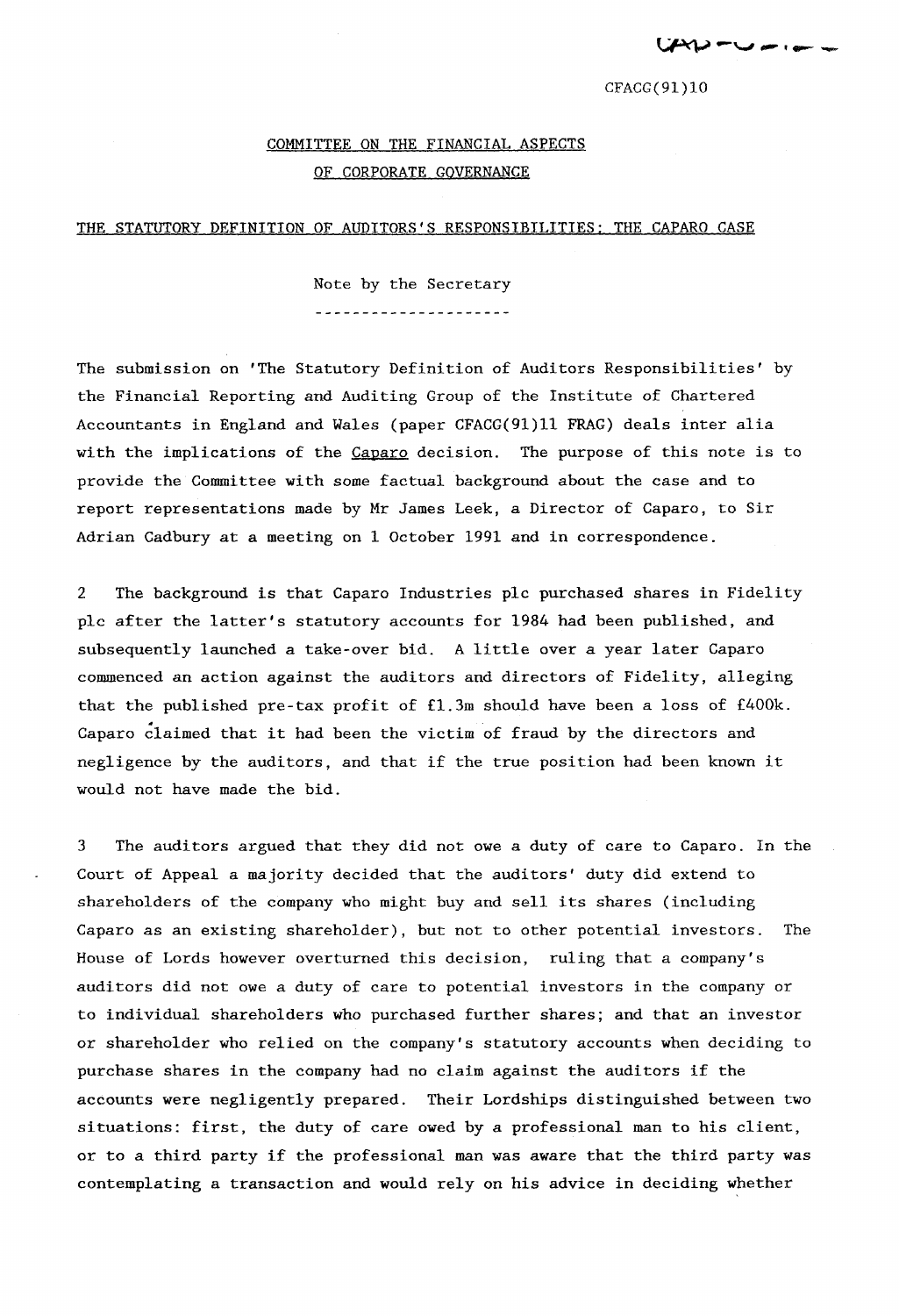to complete the transaction; and secondly, the entirely different situation where a statement was effectively put into general circulation and might be relied on by strangers for many different purposes. There had to be a 'special relationship' between the professional and the third party for a duty of care to be owed.

4 Fidelity (Caparo's subsidiary) has now itself issued a writ against the auditors alleging that they were negligent in failing to detect significant fraud (now established by the High Court) and that Fidelity itself suffered significant losses as a result of its auditors' negligence.

5 Mr Leek's representations are in summary as follows:

 $\mathcal{L}$ ,  $\mathcal{L}$ 

 $\cdot \cdot$ .

- i) auditors should be made liable for their negligence to accounts users who suffer loss. It is anomalous that under the Companies Acts and the Financial Services Act auditors should be liable for their reports appearing in a prospectus (for example on a rights issue or a new issue of shares) but not for their reports appearing in annual accounts. It is unethical in Mr Leek's view for the profession to shelter behind such a fine legal distinction. He argues that many more people buy and sell shares based on accounts than do so as a result of subscribing under a prospectus.
- ii) auditors should have a better form of defence against their increased liability exposure. Mr Leek suggests that they might have a valid defence if they made more frequent use of qualified audit reports, where there is reasonable ground for discomfort on either the accuracy or presentation of the figures or of the accounting system.
- iii) there should be an independent review body to hear cases of auditors' negligence, once it had been established by the court in each relevant case that the auditor owed a duty of care to the plaintiff.
- iv) there should be a better mechanism for shareholders' involvement in the selection and appointment of auditors.

6 Mr Leek was not prepared to divulge details of how Fidelity would seek to demonstrate that it had itself suffered significant losses when the case was